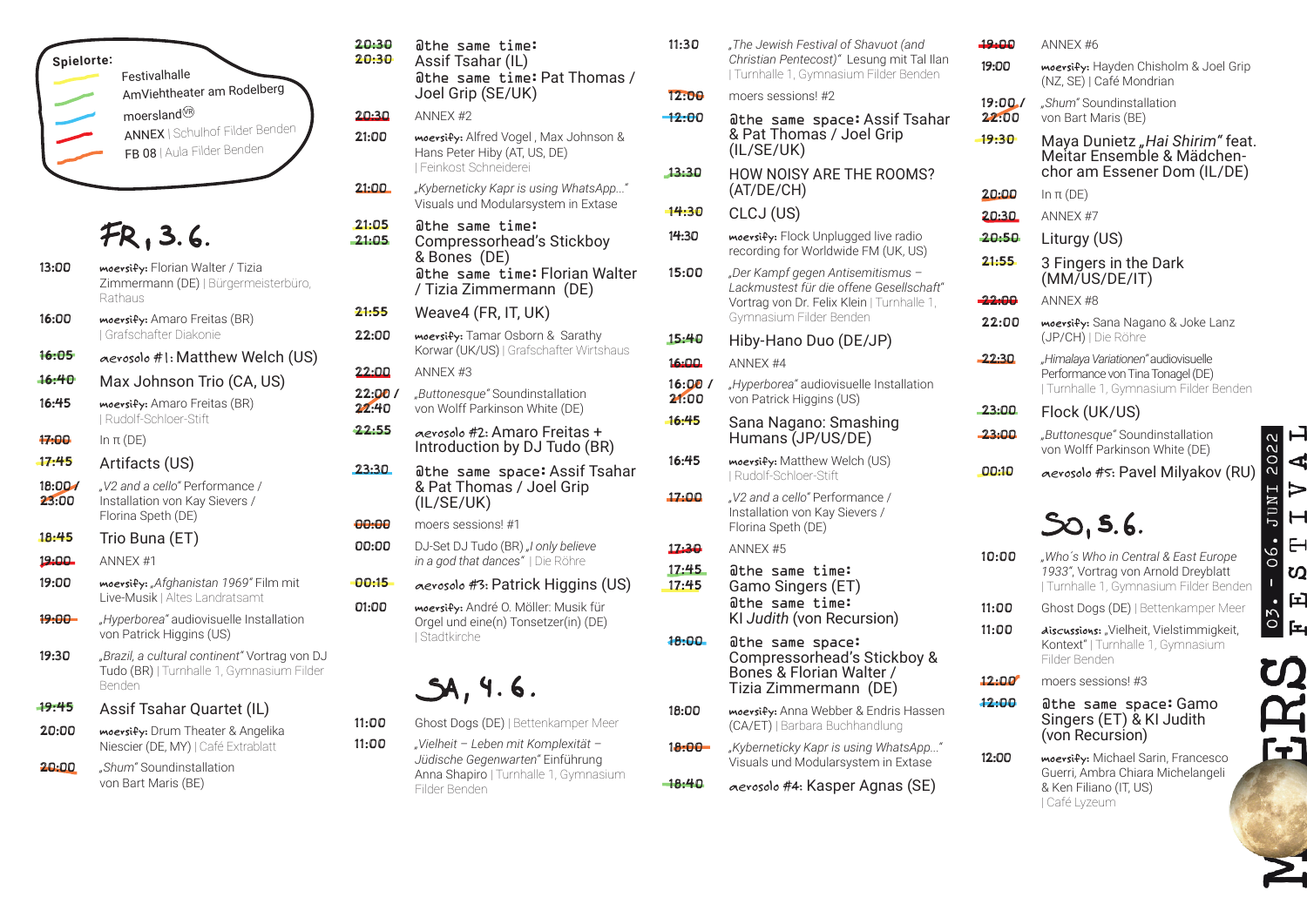| 13:00             | discussions: Is this noch a jazz fest?<br>  Turnhalle 1, Gymnasium Filder Benden                    |
|-------------------|-----------------------------------------------------------------------------------------------------|
| 13:30             | Arbenz x Hart "Conversation #2"<br>(CH/UK)                                                          |
| 14:30             | The Hidden Tune (MY/DE)                                                                             |
| 15:00             | discussions: "Freyheidt! - nur möglich in<br>der Bubble?"   Turnhalle 1, Gymnasium<br>Filder Benden |
| 15:35             | Adaya Godlevsky & Haggai<br>Fershtman (IL)                                                          |
| 16.00-            | ANNEX <sub>#9</sub>                                                                                 |
| 16:00/<br>20:00   | "Kyberneticky Kapr is using WhatsApp"<br>Visuals und Modularsystem in Extase                        |
| 16:20             | VIENNA IMPROVISERS<br>ORCHESTRA (AT)                                                                |
| 16:30             | Lecture Perfomance von Tina Tonagel (DE)<br>  Turnhalle 1, Gymnasium Filder Benden                  |
| 16:45             | moersify: Maya Dunietz (IL)<br>I Rudolf-Schloer-Stift                                               |
| 17:00/<br>21:00   | "Hyperborea" audiovisuelle Installation<br>von Patrick Higgins (US)                                 |
| 17:30             | <b>Spinifex Sings</b><br>(NL/IN/DE/BE/US/PT/LV)                                                     |
| 17.30-            | ANNFX #10                                                                                           |
| $-18:00$          | "V2 and a cello" Performance /<br>Installation von Kay Sievers /<br>Florina Speth (DE)              |
| 18:35             | Wolff Parkinson White &<br>Hayden Chisholm (DE/NZ)                                                  |
| 19:00             | ANNEX <sub>#11</sub>                                                                                |
| 19:00             | In π (DE)                                                                                           |
| 19:30             | moersterclass! (DE/NO)                                                                              |
| $-20:15$<br>20:15 | @the same time:Parallel<br>Double Saxophone Quartet<br>(AT/CA/DE/IT/NZ/US)                          |
| 20.30             | ANNEX #12                                                                                           |
| $-20:55$          | Lightning Bolt (US)                                                                                 |
| 22:00             | ANNFX #13                                                                                           |
| 22:00             | "Buttonesque" Soundinstallation<br>von Wolff Parkinson White (DE)                                   |

### 22:05 Hunter Hunt-Hendrix: *"Origin of the Alimonies"* (US/NL)

- 22:30 *"Himalaya Variationen"* audiovisuelle Performance von Tina Tonagel (DE) | Turnhalle 1, Gymnasium Filder Benden
- 23:00 DJ SetTomeka Reid & Tomas Fujiwara (US) | Die Röhre
- 23:00 *"Shum"* Soundinstallation von Bart Maris (BE)
- 23:15 Horse Lords (US)
- 00:15 tellKujira (IT)
- 01:00 **moersify:** Maya Dunietz *"you're in my religion too"* (IL) | evangelische Stadtkirche

### MO, 6.6.

- 09:00 *"The Jewish Festival of Shavuot (and Christian Pentecost)"* Lesung mit Tal Ilan | Turnhalle 1, Gymnasium Filder Benden
- 11:00 Ghost Dogs (DE) | Bettenkamper Meer
- 11:00 *"Einführung in intersektionale Antisemitismuskritik"* Workshop von Jüdisch & Intersektional | Turnhalle 1, Gymnasium Filder Benden
- 12:00 moers sessions! #4
- 12:00 @the same space: Parallel Double Saxophone Quartet (AT/CA/DE/IT/NZ/US)
- 13:30 Alex Zethson Ensemble *Some Of Them Were Never Unprepared* (SE/GR)
- 14:00 **moersify:** Jason Nazary & Stefano Calderano (US/IT) | Rudolf-Schloer-Stift
- 14:40 Chris Pitsiokos & Violeta Garcia (US/AR)
- 15:20 Dumoulin-Nabatov-Zoubek (BE/US/AT)
- 16:00 ANNEX #14
- 16:00 **moersify:** Musicians of Spinifex (DE, NL, PT) | Mandragora
- 16:00 / 22:00 *"V2 and a cello"* Performance / Installation von Kay Sievers / Florina Speth (DE)
- 16:25 Horse Lords: *"Stay on It" & "Integral Accident"* (US/NL/DE)
- 16:30 Lecture Perfomance von Tina Tonagel (DE) | Turnhalle 1, Gymnasium Filder Benden
- 17:00 **moersify:** Jan Klare & Luke Stewart (DE/US) | Büro der SPD in Moers
- 17:00 *"Kyberneticky Kapr is using WhatsApp..."*  Visuals und Modularsystem in Extase 17:30 ANNEX #15
- 17:35 [Ahmed] (FR/SE/UK)
- $18:00$  In π (DE)
- 18:40 The Vex Collection (US/CL/KR)

| 19:00 | ANNEX #16                                                           |
|-------|---------------------------------------------------------------------|
| 19:00 | "Shum" Soundinstallation von<br>Bart Maris (BE)                     |
| 19:45 | Tomeka Reid Quartet (US)                                            |
| 20:00 | "Hyperborea" audiovisuelle Installation<br>von Patrick Higgins (US) |
| 20:30 | ANNEX <sub>#17</sub>                                                |
| 20:50 | Robert Henke -<br>CBM 8032 AV (DE)                                  |
| 21:00 | "Buttonesque" Soundinstallation<br>von Wolff Parkinson White (DE)   |
| 22:10 | Perpetuum Disco (IL)                                                |
| 23:00 | Recursion Audiovisual Robotic<br>Orchestra (DE)                     |

| Ganztägig:               | Bells of Louis (BE) Installation von Bart Maris<br>J Musikschule & Wo Die Wilden Kinder Wohnen                    |
|--------------------------|-------------------------------------------------------------------------------------------------------------------|
| Ganztagig:               | Duo Brüssel Grieffenhagen (DE)                                                                                    |
| <b>SA - MO Ganztägig</b> | $8$ -l- $\infty$ -p-s – feat.<br>SA: Andrea Taeggi (IT)   SO: Silke Eberhard (DE)   MO: Luc Ex (NL)               |
| SA/SO 11:00 - 19:00      | Die Schnelle Schnecke (DE)   Wo Die Wilden Kinder Wohnen                                                          |
| $12:00 - 24:00$          | Moritz Simon Geist "MR-808" (DE) (FR ab 16:00, MO bis 22:00 Uhr)<br>J Festivaldörfchen am Gymnasium Filder Benden |
| $16:00 - 24:00$          | Fachbereich FB 08 für nicht-anthropogene Musik (SA, SO bis 01:00 Uhr)                                             |
| SA 10:30 - 24:00         | Corona Art Box (DE)   Schulhof Gymnasium Filder Benden                                                            |
| $SO 12:00 - 19:00$       | Clown Pepe / TolStef Company - Akrobatik und TheaterSpiele mit Kindern<br>l Wo Die Wilden Kinder Wohnen           |